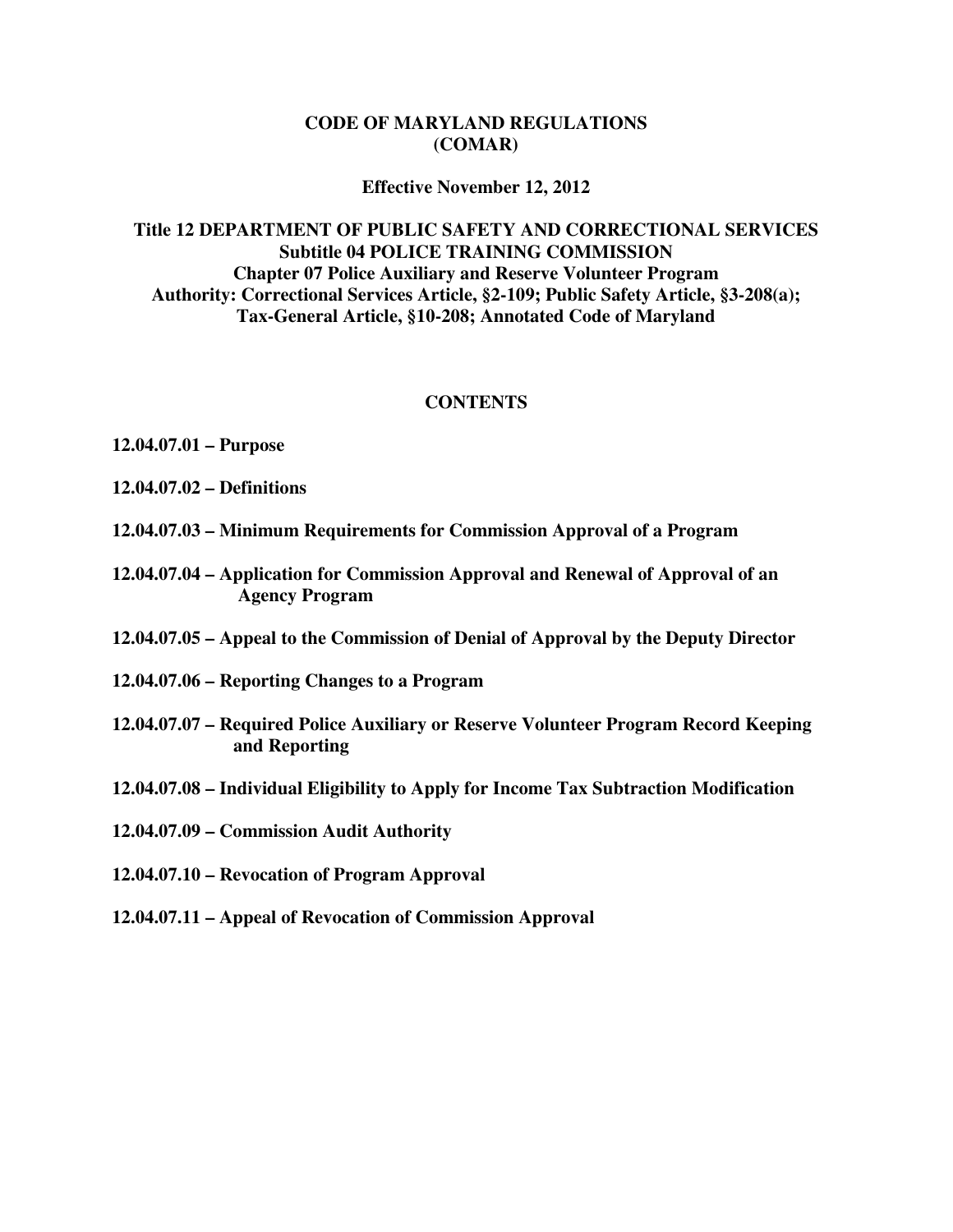#### **12.04.07.01 .01 Purpose.**

A. This chapter establishes minimum requirements and a process for Commission approval of a law enforcement agency's police auxiliary or reserve volunteer program for the purposes of the police auxiliary or reserve volunteer subtraction modification under Tax-General Article, §10- 208(l), Annotated Code of Maryland.

B. This chapter details uniform record-keeping and reporting requirements for a law enforcement agency with a Commission-approved police auxiliary or reserve volunteer program for the purpose of the police auxiliary or reserve volunteer subtraction modification under Tax-General Article, §10-208(l), Annotated Code of Maryland.

C. This chapter establishes active status requirements for an individual participating in a law enforcement agency's Commission-approved police auxiliary or reserve volunteer program for the purpose of the police auxiliary or reserve volunteer subtraction modification under Tax-General Article, §10-208(l), Annotated Code of Maryland.

D. This chapter permits the continued application of previous law enforcement agency police auxiliary or reserve volunteer program participation for which the individual received the subtraction modification under Tax-General Article, §10-208(l), Annotated Code of Maryland, to meet cumulative participation requirements necessary to qualify as a police auxiliary or reserve volunteer.

### **12.04.07.02 .02 Definitions.**

A. In this chapter, the following terms have the meanings indicated.

B. Terms Defined.

(1) "**Active status**" means an individual's approved service that:

(a) Is provided in support of a law enforcement agency's Commission-approved police auxiliary or reserve volunteer program; and

(b) Totals a minimum of 144 hours of service provided in support of a law enforcement agency's Commission-approved police auxiliary or reserve volunteer program during a taxable year.

(2) "**Commission**" means the Police Training Commission or a representative authorized to act on behalf of the Commission.

(3) "**Comptroller**" has the meaning stated in Tax-General Article, §10-101, Annotated Code of Maryland.

(4) "**Deputy Director**" means the Deputy Director of the Police and Correctional Training Commissions.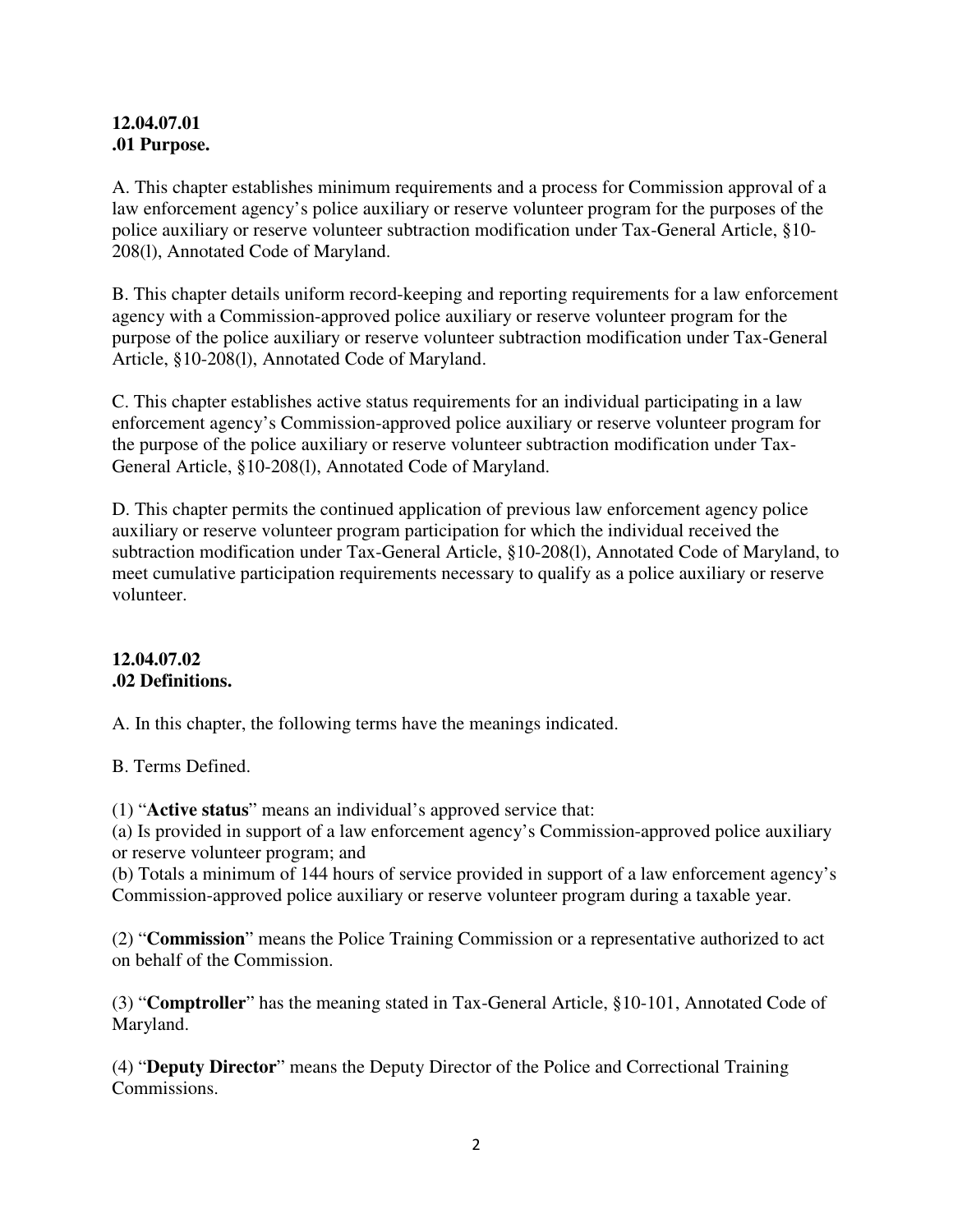(5) "**Law enforcement agency**" or "agency" has the meaning stated in Public Safety Article, §3- 201, Annotated Code of Maryland.

## (6) Police Auxiliary or Reserve Volunteer Program.

(a) "**Police auxiliary or reserve volunteer program**" or "**program**" means an agency's ongoing activity that uses individuals approved by the agency to assist the agency to perform administrative or technical tasks, or other services on behalf of the agency to support the agency's duties or mission.

(b) "Police auxiliary or reserve volunteer program" or "program" may include an agency's ongoing activity that otherwise meets requirements under  $\S B(6)(a)$  of this regulation, but does not include the term auxiliary, reserve, or volunteer in the activity's title.

(7) "**Taxable year**" has the meaning stated in Tax-General Article, §10-101, Annotated Code of Maryland.

# **12.04.07.03**

## **.03 Minimum Requirements for Commission Approval of a Program.**

A. For the purpose of permitting an individual who participates in an agency's program to apply for the subtraction modification under Tax-General Article, §10-208, Annotated Code of Maryland, an agency's program is required to be approved by the Commission.

B. Commission approval of an agency's program, at a minimum, requires:

(1) The program to comply with the definition of a police auxiliary or reserve volunteer program in Regulation .02 of this chapter;

(2) The program to be incorporated in the agency's rules and regulations;

(3) The program to be supervised by a permanent agency employee;

(4) An individual to successfully complete a related orientation or training program before the agency may approve the individual to participate in the program;

(5) The agency to maintain a list of individuals approved to participate in the program;

(6) That an individual is not compensated, except reimbursement for nominal expenses and meals, for participation in the program; and

(7) The agency to maintain information concerning program approval and an individual's program participation necessary to support reporting requirements under Tax-General Article, §§10-208(l)(3) and (5), Annotated Code of Maryland, and Regulation .07 of this chapter.

### **12.04.07.04**

### **.04 Application for Commission Approval and Renewal of Approval of an Agency Program.**

A. An agency applying for Commission approval of a program for the purpose of the subtraction modification under Tax-General Article, §10-208(l), Annotated Code of Maryland, shall: (1) Apply to the Commission using a form or in a format approved by the Commission;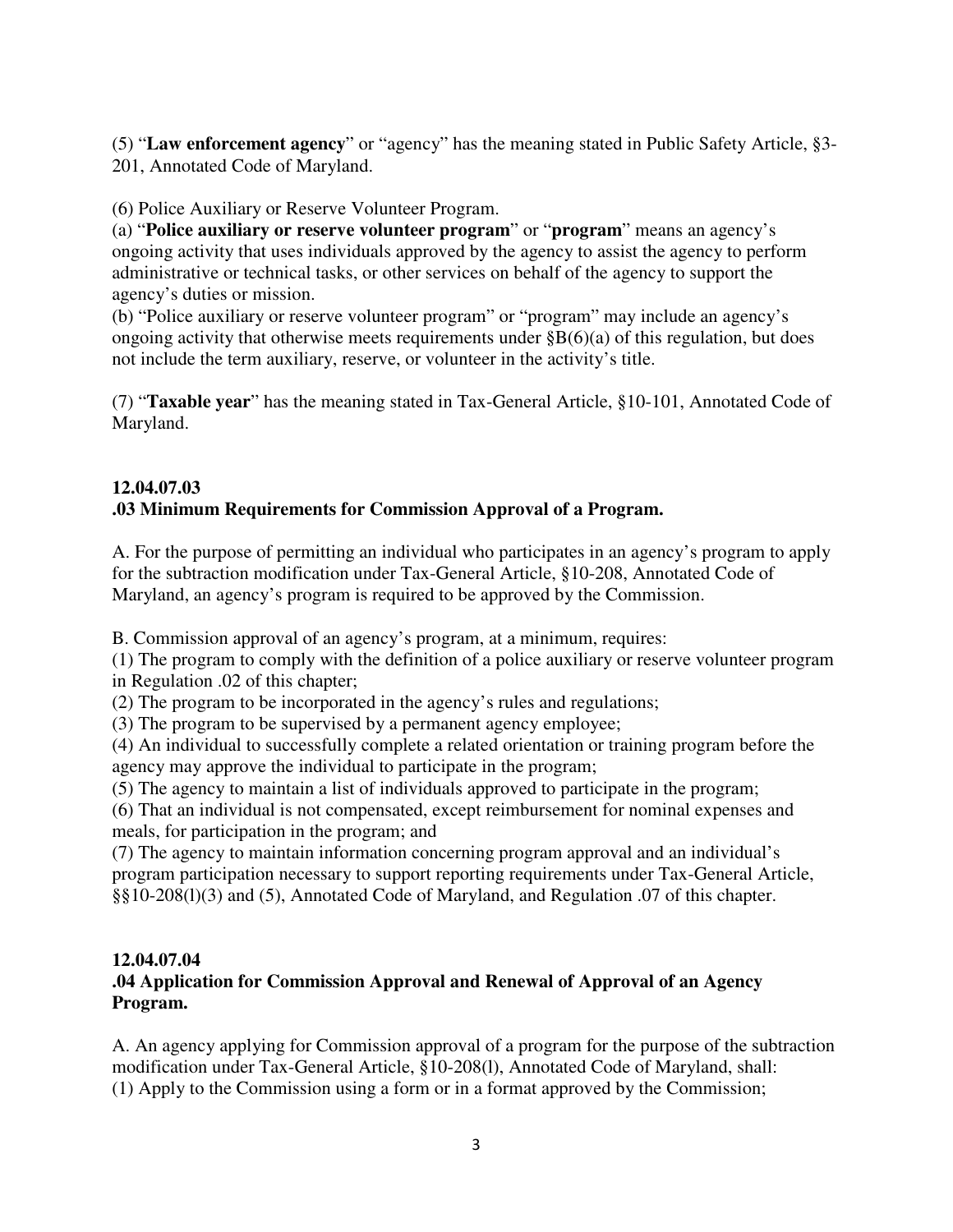(2) Submit the application to the Deputy Director; and

(3) Provide with the application:

(a) A copy of the agency's rules or regulations into which the program is incorporated; and

(b) Other information that the Commission or the Deputy Director may require.

B. Approval — Application for Commission Approval of an Agency Program.

(1) Upon receipt of an application under §A of this regulation, the Deputy Director, on behalf of the Commission, shall approve a program if the:

(a) Application is completed according to Commission requirements;

(b) Application contains sufficient information supporting that the program meets Commission requirements under this chapter and requirements under Tax-General Article, §10-208(l), Annotated Code of Maryland; and

(c) Program complies with other requirements of this chapter and State law or regulation.

(2) Following approval of an application, the Deputy Director shall:

(a) Establish a date when the program's approval expires, which shall be a maximum of 4 years from the date the program was approved; and

(b) Within 10 days of approval, provide written notice of the date the program was approved and approval expiration date to the:

(i) Agency that submitted the application; and

(ii) Comptroller.

C. Denial — Application for Commission Approval of an Agency Program.

(1) Upon receipt of an application under §A of this regulation, the Deputy Director, on behalf of

the Commission, shall deny approval of a program if the:

(a) Application is incomplete or improperly completed; or

(b) Program does not:

(i) Meet the requirements of this chapter or requirements under Tax-General Article, §10-208(l), Annotated Code of Maryland, for a police auxiliary or reserve volunteer program; or

(ii) Otherwise comply with the requirements of this chapter or State law or regulation.

(2) Within 10 days of denying approval of an application, the Deputy Director shall provide to the agency that submitted the application for approval a written notice stating the reason for denying approval of the application.

(3) If an application submitted by an agency for Commission approval of a program is denied, the agency may:

(a) Resubmit an application for Commission approval of the program if the agency corrects the deficiencies that the Deputy Director identified justifying denial of the application for Commission program approval; or

(b) Appeal the Deputy Director's denial of the application for Commission approval of a program to the Commission as established under Regulation .05 of this chapter.

D. Renewal of Commission Approval of an Agency Program.

(1) Not less than 60 days before an agency's program approval expires, the agency shall submit a Commission-approved renewal application form to the Deputy Director if the agency seeks to renew Commission approval of the program.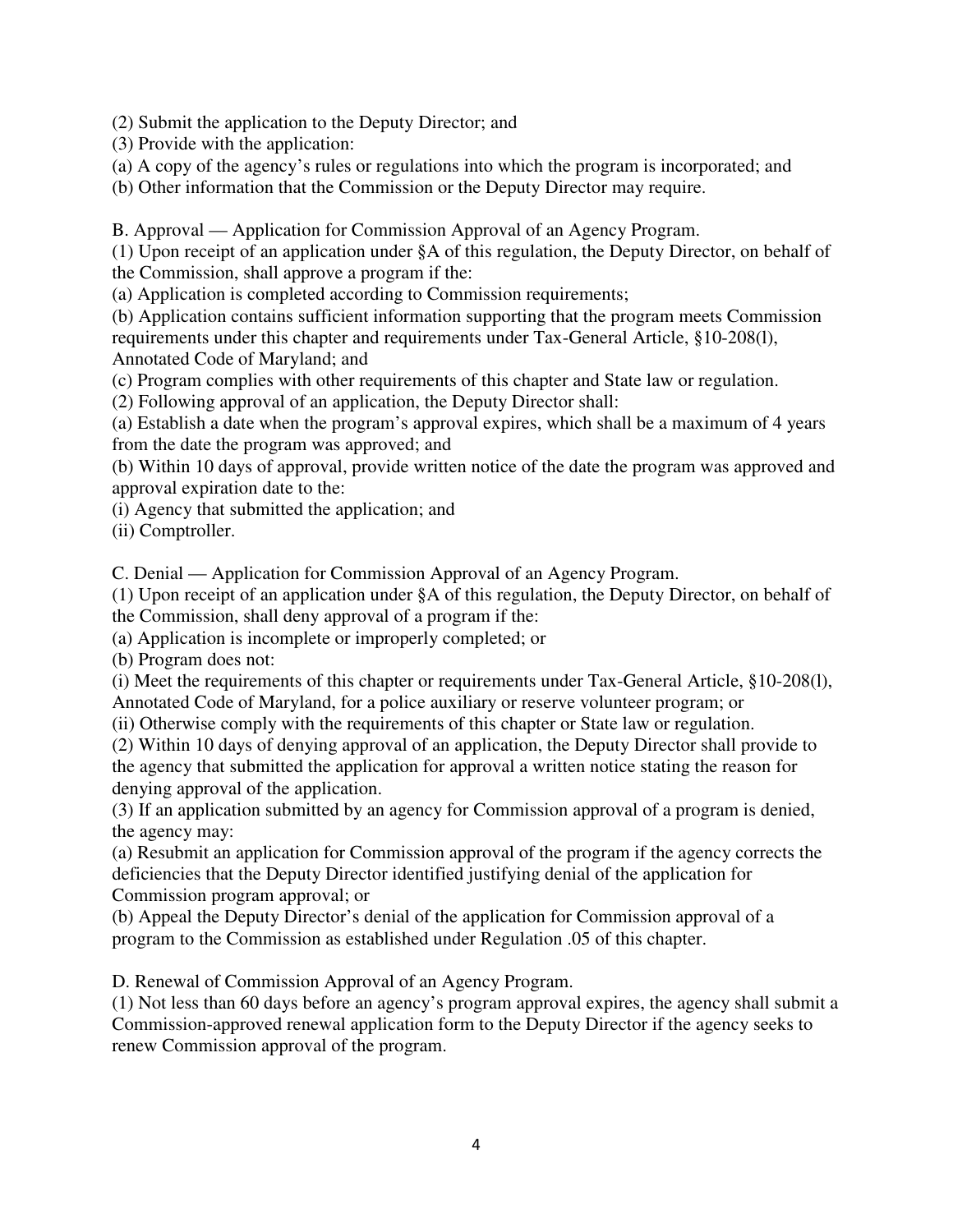(2) Upon receipt of an application under §D(1) of this regulation, the Deputy Director shall review the agency's application for renewal of Commission approval of a program for a maximum of 4 years from the date of renewal and shall:

(a) On behalf of the Commission, renew Commission approval of the program if the program meets requirements for original approval established under §B(1) of this regulation; or (b) Deny renewal of Commission approval of the program as established under  $\S C(1)$  of this regulation.

(3) Within 10 days of approving or denying an application for renewal of a Commissionapproved program, the Deputy Director shall provide to the agency that submitted the renewal application and the Comptroller a written notice stating that the renewal application was: (a) Approved and include the program renewal expiration date, which may not exceed 4 years from the date of Commission approval; or

(b) Denied and include the reason the application for program renewal was denied.

(4) If an agency's application for renewal of Commission approval is denied by the Deputy Director, the agency may:

(a) Resubmit an application for renewal of Commission approval of the program if the agency corrects the deficiencies that the Deputy Director identified justifying denial of the application for renewal of Commission approval; or

(b) Appeal the Deputy Director's denial of the application for renewal of Commission approval to the Commission as established under Regulation .05 of this chapter.

## **12.04.07.05 .05 Appeal to the Commission of Denial of Approval by the Deputy Director.**

A. An agency may appeal to the Commission a denial by the Deputy Director of an application for Commission approval or renewal of Commission approval of the agency's program.

B. An agency appealing a denial by the Deputy Director of an application for Commission approval or renewal of Commission approval of the agency's program shall:

(1) Submit the appeal in writing to the Executive Director of the Police and Correctional Training Commissions (Executive Director) in a format or on a form approved by the Commission; and

(2) Include in the written appeal, the basis for the agency's appeal of the denial by the Deputy Director.

C. Upon receipt of an appeal under §B of this regulation, the Executive Director shall schedule the appeal to be considered by the Commission at the next Commission meeting that is scheduled at least 30 days after the date that the appeal was received by the Executive Director.

D. At the time the agency's appeal is heard by the Commission, the Commission:

(1) Shall permit the Deputy Director to testify and present information related to the denial;

(2) Shall permit a representative from the agency making the appeal to testify and present

information related to the agency's basis for the appeal; and

(3) May permit other individuals to testify or present information that the Commission determines relevant to the appeal.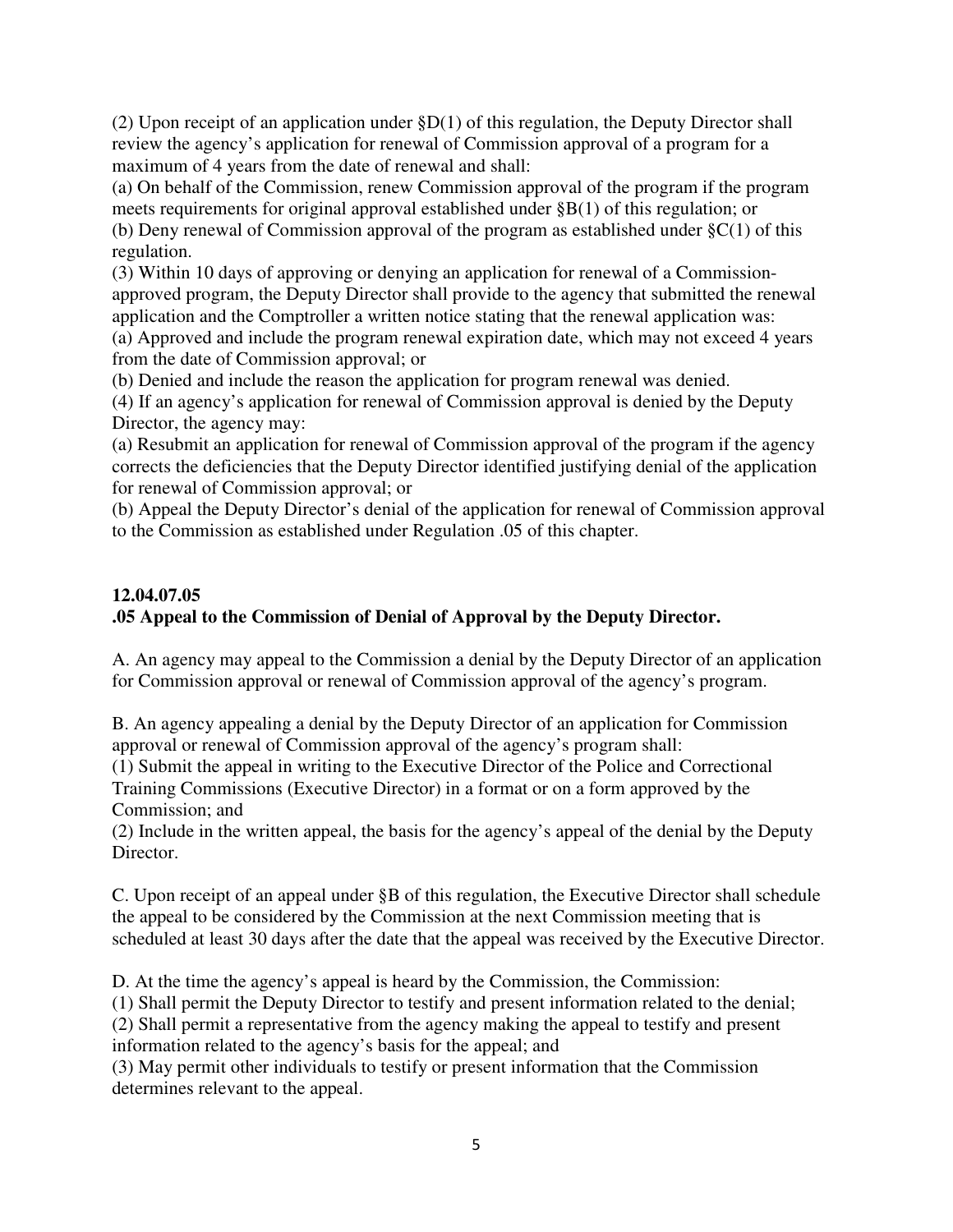E. Following testimony and presentation of information under §D of this regulation, the Commission, by a majority vote of the members present at the meeting, may:

(1) Sustain the denial by the Deputy Director;

(2) Grant the agency's appeal unconditionally; or

(3) Grant the agency's appeal with conditions.

F. Appeal of Denial — Commission's Decision.

(1) Within 10 days following the Commission's decision under §E of this regulation, the Executive Director, or a designee, shall provide the agency filing the appeal and the Deputy Director written notice of the Commission's decision.

(2) If the Commission sustains the denial by the Deputy Director, the notice shall include the Commission's reason for sustaining the denial.

(3) If the Commission grants the appeal without conditions, the notice shall include:

(a) A statement of Commission approval of the program or renewal of Commission approval; and

(b) The date of expiration of Commission approval or renewal of Commission approval, which may not exceed 4 years from the date of Commission approval of the application.

(4) If the Commission grants the appeal with conditions, the notice shall include:

(a) A statement of Commission approval of the program or renewal of Commission approval;

(b) If applicable, an explanation of the conditions with which the agency shall comply to continue Commission approval of the program or renewal of Commission approval; and (c) The date of expiration of Commission approval or renewal of Commission approval, which may not exceed 4 years from the date of Commission approval of the application.

G. Within 10 days of the date of receipt of a written notice under  $\S F(1)$  of this regulation, the Deputy Director, or a designee, shall provide written notice including the information under §F(4) of this regulation to the Comptroller.

H. A decision on an agency's appeal of a denial of Commission approval of an agency's program or renewal of Commission approval of an agency program is final.

### **12.04.07.06 .06 Reporting Changes to a Program.**

A. An agency with a Commission-approved program shall report to the Deputy Director changes to the information submitted as part of the original application for Commission approval or the most recent application for renewal of Commission approval of the program.

B. The agency shall report changes under §A of this regulation within 30 days after the effective date of the changes.

C. The Deputy Director shall notify the Comptroller of changes reported under §B of this regulation.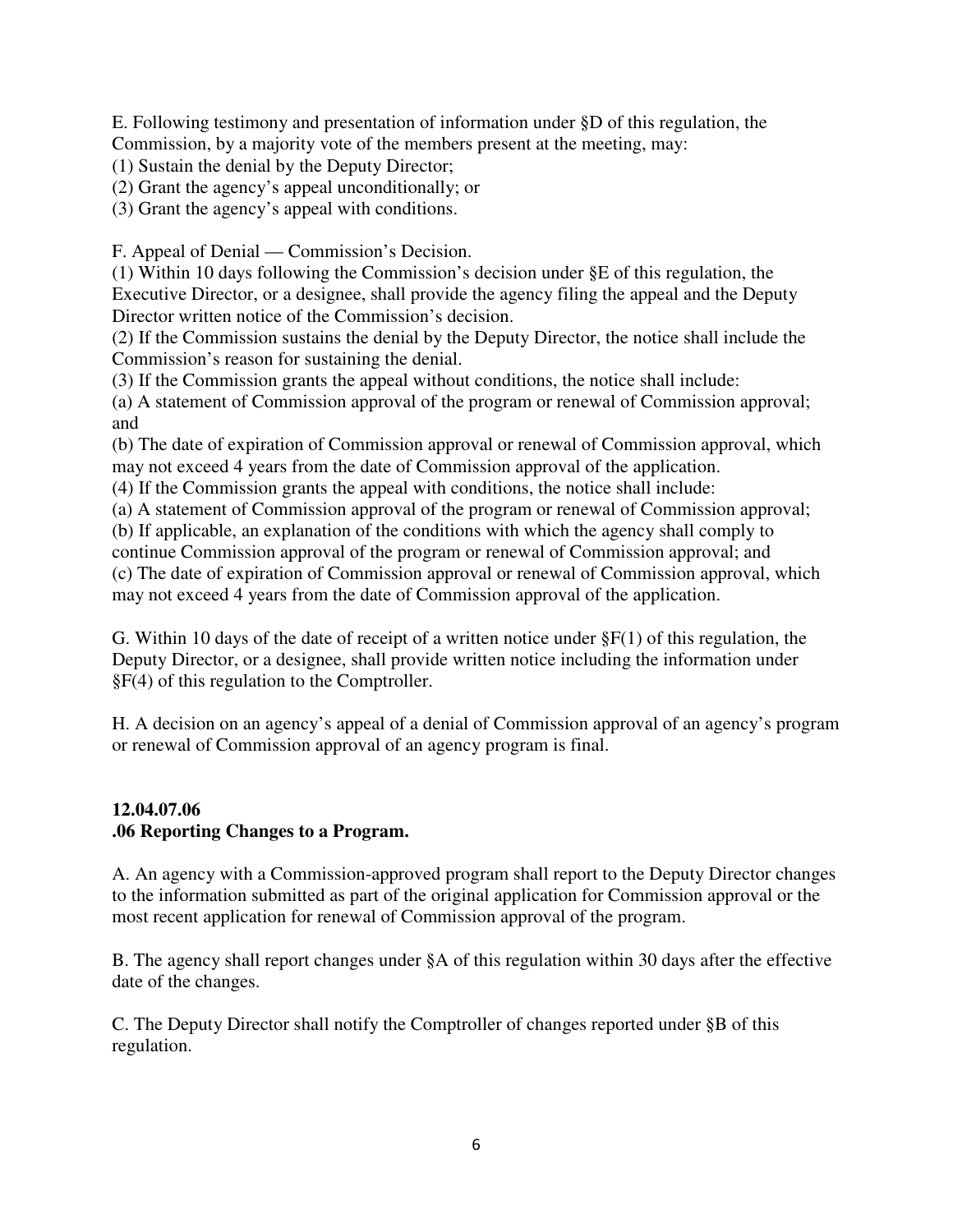## **12.04.07.07**

## **.07 Required Police Auxiliary or Reserve Volunteer Program Record Keeping and Reporting.**

A. Minimum Record-Keeping Requirements.

(1) An agency that has a Commission-approved program, shall maintain records for each calendar year that includes information on each individual participating in the agency's Commission-approved program as required under Tax-General Article, §10-208(l)(3)(i), Annotated Code of Maryland.

(2) Information required to be maintained under  $\S A(1)$  of this regulation shall, at a minimum, include:

(a) The individual's full name;

(b) The individual's Social Security Number;

(c) The total hours of service worked by the individual for the agency's Commission-approved program that itemizes service hours worked for each month; and

(d) Other information the Commission or the Comptroller may require.

B. Report to be Provided to Active Status Individuals.

(1) As required under Tax-General Article, §10-208(l)(3)(ii), Annotated Code of Maryland, on or before February 15 of each year, an agency that has a Commission-approved program shall provide a written report to each individual who the agency determines meets active status requirements in the agency's Commission-approved program between January 1 and December 31 of the preceding year.

(2) The report under  $\S B(1)$  of this regulation shall:

(a) Be in a format approved by the Commission;

(b) Identify the individual to whom the report pertains by using the information maintained under §A(2) of this regulation;

(c) Include information for only the identified individual; and

(d) Include a certification signed by an authorized official of the agency stating that the identified individual is qualified to apply for the subtraction modification established under Tax-General Article, §10-208(l), Annotated Code of Maryland, on the basis that the individual has, between January 1 and December 31 of the preceding year:

(i) Participated in a Commission-approved program;

(ii) Met requirements of Tax-General Article, §10-208(l)(2), Annotated Code of Maryland, to be considered a qualifying police auxiliary or reserve volunteer; and

(iii) Met minimum requirements for active status as defined under Regulation .02 of this chapter.

C. Agency's Annual Report to the Commission and Comptroller.

(1) On or before October 1 each year, an agency maintaining information under §A(2) of this regulation shall submit a report to the:

(a) Commission, on behalf of the Department of Public Safety and Correctional Services; and (b) Comptroller.

(2) The report under  $\S C(1)$  of this regulation shall:

(a) Be in a format approved by the Commission;

(b) Include a statement signed by an authorized official of the agency certifying that the information provided is correct; and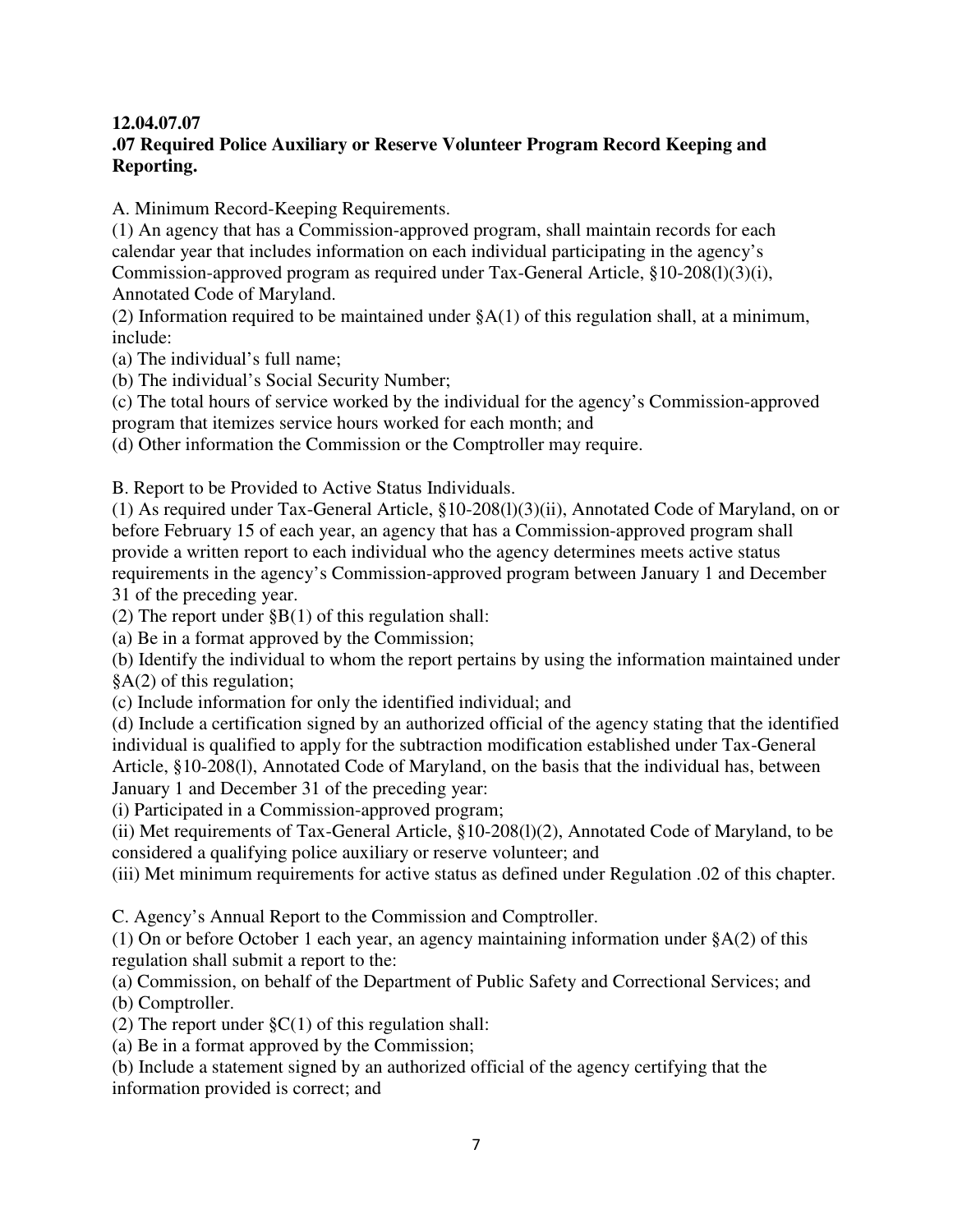(c) Provide the information that the agency maintains under §A(2) of this regulation for the period of January 1 through December 31 of the preceding year for each individual who the agency determined:

(i) Qualified to apply for the subtraction modification established under Tax-General Article, §10-208(l), Annotated Code of Maryland; and

(ii) Met minimum requirements for active status as defined under Regulation .02 of this chapter, but was not qualified to apply for the subtraction modification under Tax-General Article, §10- 208(l), Annotated Code of Maryland.

### **12.04.07.08**

## **.08 Individual Eligibility to Apply for Income Tax Subtraction Modification.**

A. An individual is eligible to apply for the income tax subtraction modification established in Tax-General Article, §10-208(l)(1), Annotated Code of Maryland, if the individual meets requirements for:

(1) Prior service established in Tax-General Article, §10-208(l)(2)(iv), Annotated Code of Maryland; and

(2) The taxable year for which the individual is applying for the subtraction modification, by meeting requirements:

(a) Established in Tax–General Article  $$10-208(a)$  and  $(l)(2)(i)$ —(iii)1, Annotated Code of Maryland; and

(b) For active status as defined in Regulation .02 of this chapter.

B. An individual is presumed to meet requirements under  $(A(1))$  of this regulation if the individual has applied for and received the subtraction modification established under Tax-General Article, §10-208(l), Annotated Code of Maryland, during any of the previous 10 calendar years by December 31 of the taxable year for which the individual is applying for the subtraction modification.

C. An individual applying for the subtraction modification established under Tax-General Article §10-208(l), Annotated Code of Maryland, shall comply with procedures established by Comptroller for claiming the subtraction modification.

#### **12.04.07.09 .09 Commission Audit Authority.**

A. The Commission may audit records related to an agency's Commission-approved program.

B. The purpose of a Commission audit is to ensure agency compliance with Commission requirements established under this chapter and authorized under Tax-General Article, §10- 208(l), Annotated Code of Maryland.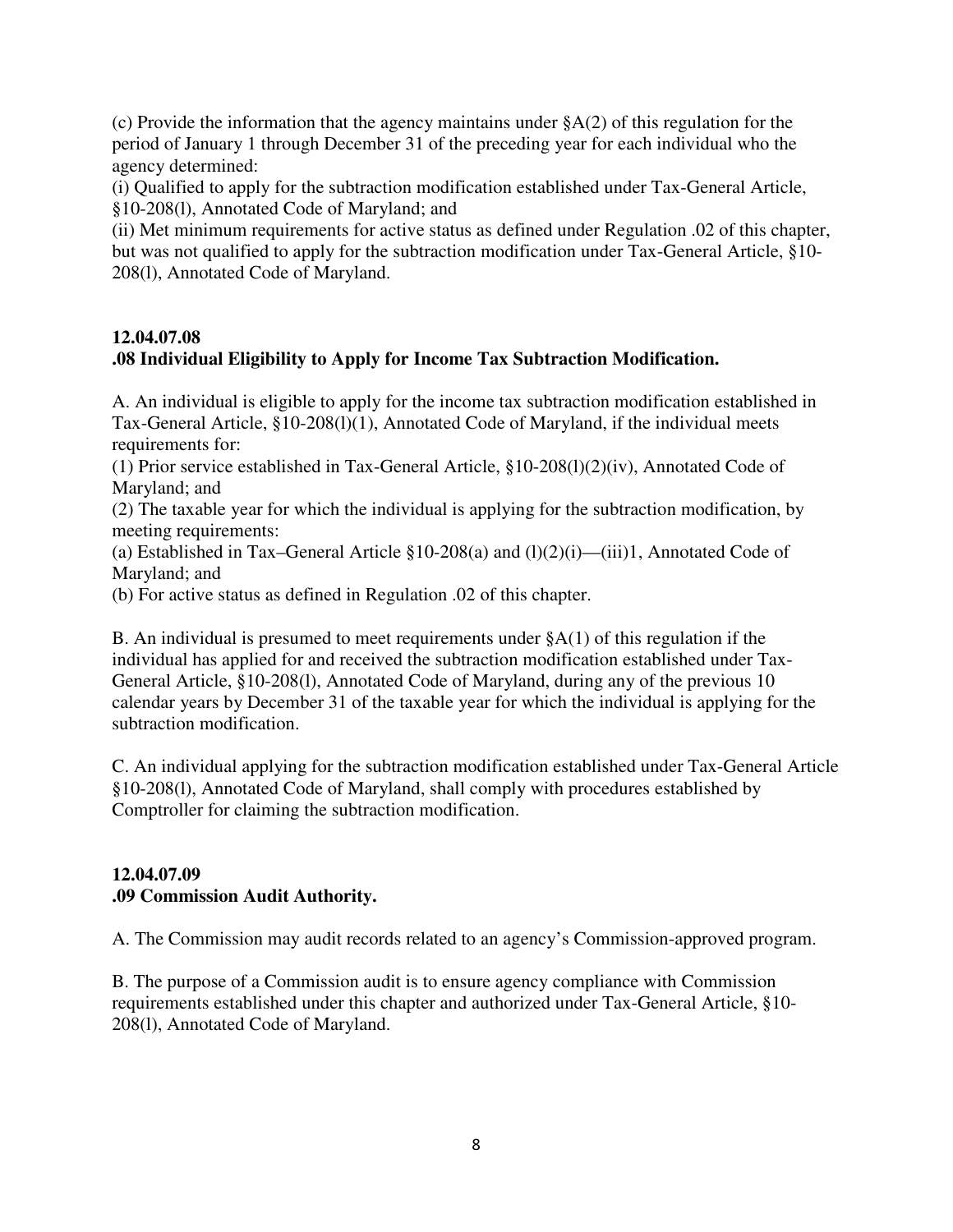### **12.04.07.10 .10 Revocation of Program Approval.**

A. The Deputy Director may revoke Commission approval of an agency's program if the agency does not:

(1) Submit to the Commission information as required by Regulation .06 of this chapter;

- (2) Maintain records or comply with reporting required by Regulation .07 this chapter;
- (3) Continue to meet minimum requirements for Commission approval; or
- (4) Comply with other provisions of this chapter.

B. Before revoking Commission approval of an agency's program, the Deputy Director shall: (1) Notify the agency of the specific requirement with which the agency's program does not comply; and

(2) Provide the agency up to 30 days to bring the program into compliance.

C. The Deputy Director shall notify the Comptroller if the Deputy Director revokes Commission approval of an agency's program.

D. An agency may appeal a decision by the Deputy Director to revoke Commission approval of the agency's program according to procedures established under Regulation .11 of this chapter.

## **12.04.07.11 .11 Appeal of Revocation of Commission Approval.**

A. If the Deputy Director revokes Commission approval of an agency's program under Regulation .10 of this chapter, the agency may appeal to the Commission for reinstatement of Commission approval of the agency's program.

B. An agency appealing revocation by the Deputy Director of Commission approval of the agency's program shall:

(1) Submit the appeal in writing to the Executive Director of the Police and Correctional Training Commissions (Executive Director) in a format or on a form approved by the Commission; and

(2) Include in the written appeal, the basis for the agency's appeal of the revocation by the Deputy Director.

C. Upon receipt of an appeal under §B of this regulation, the Executive Director shall schedule the appeal to be considered by the Commission at the next Commission meeting that is scheduled at least 30 days after the date that the appeal was received by the Executive Director.

D. At the time the agency's appeal is heard by the Commission, the Commission: (1) Shall permit the Deputy Director to testify and present information related to the revocation; (2) Shall permit a representative from the agency making the appeal to testify and present information related to the agency's basis for the appeal; and